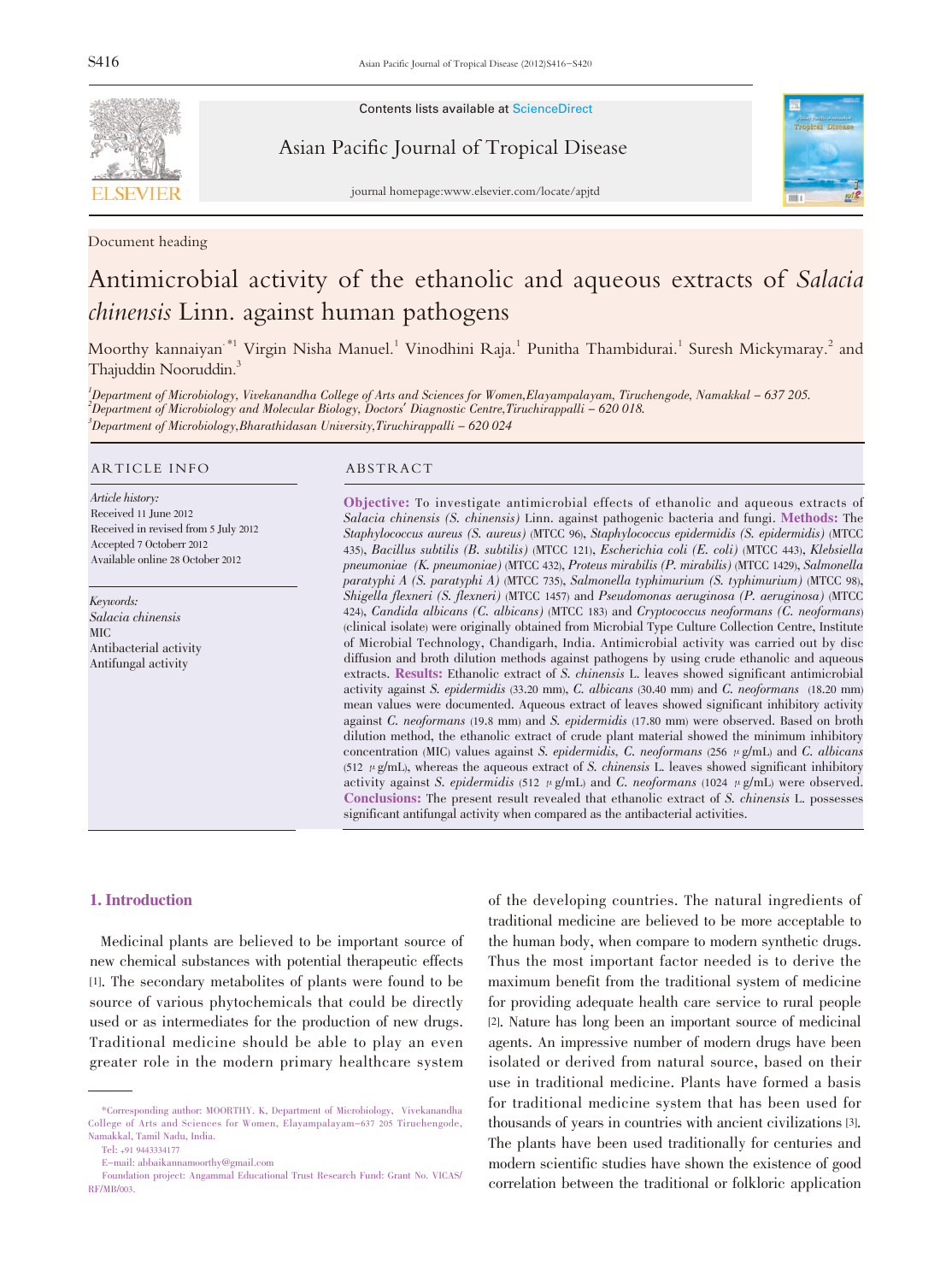of some of the plants further strengthens the search for pharmacological active components from plants [4, 5, 6].

 Salacia chinensis L. which belongs to the family Celestraceae (spike- thorn family), is a small erect or straggling tree or large woody, climbing shrub, native to India including Andaman and Nicobar Islands [7]. S. chinensis L. is commonly called as Chinese Salacia, Lolly vine, Lollyberry and locally as Saptrangi in Ayurveda. Salacia spp is an important source of salacinol, mangiferin and ketonolol which are effective as antidiabetic, antiobese, hepatoprotective, hypolipdemic, anticaries, antiulcers, hypoglycemic and antioxidant agent [8]. Root bark was used in the treatment of gonorrhoea, rheumatic, tonic, blood purifiers, amenorrhea, dysmonorrhoea, asthma, skin diseases and ear disease [9]. S. chinensis roots have biologically active compounds such as triterpenes, phenolic compounds, glycosides and colouring agents which show various medicinal properties [7]. Over the past 20 years, there has been a lot of interest in the investigation of natural materials as source of new antibacterial agent. There were less research outcomes regarding antimicrobial activity of S. chinensis L. therefore an attempt to be made and to explore the antimicrobial properties.

#### 2. Materials and Methods

### 2.1. Collection of plant materials

The fresh aerial parts of the S. chinensis L. were collected from evergreen and moist, deciduous forest of Ponmudi hills in Kerala. The plant species was primarily identified by Dr. E.S.Santhoshkumar, Scientist, Tropical Botanical Garden and Research Institute Palode, Thrivanandhapuram, Kerala. The aerial parts of the plants were allowed to dry in shade for two weeks.

#### 2.2. Preparation of extracts

The aerial parts of S. chinensis L. were shade dried and pulverized. 250 g of powdered material was packed in Soxhlet apparatus and subjected to continuous hot percolation for 8 h using 450 mL ethanol (75% V/V) as solvent. The ethanol extract was concentrated under vacuum and dried in a dessicator. Aqueous extract made by cold maceration method. About 50 g of powedered material mixed with 300 mL of distilled water and kept for 7 days at room temperature. The extract obtained from water was filtered through Whatmann filter paper No.1 and residue water content was evaporated  $(40\degree\text{C})$  with heating mantle. The obtained extracts were stored in refrigerator and were dissociated in dimethyl sulfoxide for prior to use.

#### 2.3. Microorganism tested

A total of 12 microorganisms were used to assess the antimicrobial properties, it includes, three gram- positive bacteria, Staphylococcus aureus (S. aureus) MTCC 96, Staphylococcus epidermidis (S. epidermidis) MTCC 435, and Bacillus subtilis (B. subtilis) MTCC 121; seven gramnegative bacteria, Escherichia coli (E. coli) MTCC 443, Klebsiella pneumoniae (K. pneumoniae) MTCC 432, Proteus mirabilis (P. mirabilis) MTCC 1429, Salmonella paratyphi A (S. paratyphi A) MTCC 735, Salmonella typhimurium (S. typhimurium) MTCC 98, Shigella flexneri (S. flexneri) MTCC <sup>1457</sup> and Pseudomonas aeruginosa (P. aeruginosa) MTCC 424; two fungus, Candida albicans (C. albicans) MTCC <sup>183</sup> and Cryptococcus neoformans (C. neoformans) clinical isolate. The microorganisms were originally obtained from Microbial Type Culture Collection Centre, Institute of Microbial Technology, Chandigarh, India.

## 2.4. Minimum Inhibitory Concentration- Disc diffusion method

Antimicrobial activities of ethanolic and aqueous extracts of S. chinensis were determined by disc diffusion [10] and broth dilution methods. Sterile Hi-sensitivity agar (Himedia-M 486) (PH-7.2) was prepared and poured into the plates. The depth of the medium should be  $\sim$  4 mm. Three to four similar colonies of pure cultures were inoculated with tryptone soy broth (Himedia– M 323), incubated at 37  $\degree$ C for 2-8 h and the inoculums size was adjusted to yield uniform suspension containing 105-106 cells/mL (McFarland's standard). The agar surfaces of the plates were swabbed with test culture in three directions turning the plates to  $60^\circ$ between each swabbing. Confluent growth is desirable for accurate result. The sterile discs were (6 mm; Himedia) used for the loading crude plant extracts (ethanol and aqueous). Five different concentrations were prepared (250, 500, 750, 1000 and 1250  $\mu$  g) and loaded in appropriate disc. The impregnated discs were incubated at  $37$  °C for an hour. The dried discs were placed over the surface of swabbed medium with equal distance to avoid the overlapping of the zone of inhibition. Pre-diffusion time was given to the swabbed plates in refrigerator condition for 5 min. The plates were incubated at 37  $\degree$  for 16-18 h during which the activity was evidenced by the presence of zone of inhibition surrounding the discs. Each experiment was done in triplicate. A panel of antibiotics was used against each microbial strains and which antibiotic given sensitive with particular organism is used as a control.

# 2.5. Minimum Inhibitory Concentration- Broth dilution Method

Tube dilution method was used to determine the minimum inhibitory concentration (MIC) of the extracts in Muller Hinton broth (Himedia-M 391) and Sabouraud Dextrose Broth (Himedia-M 033) as specified by National Committee for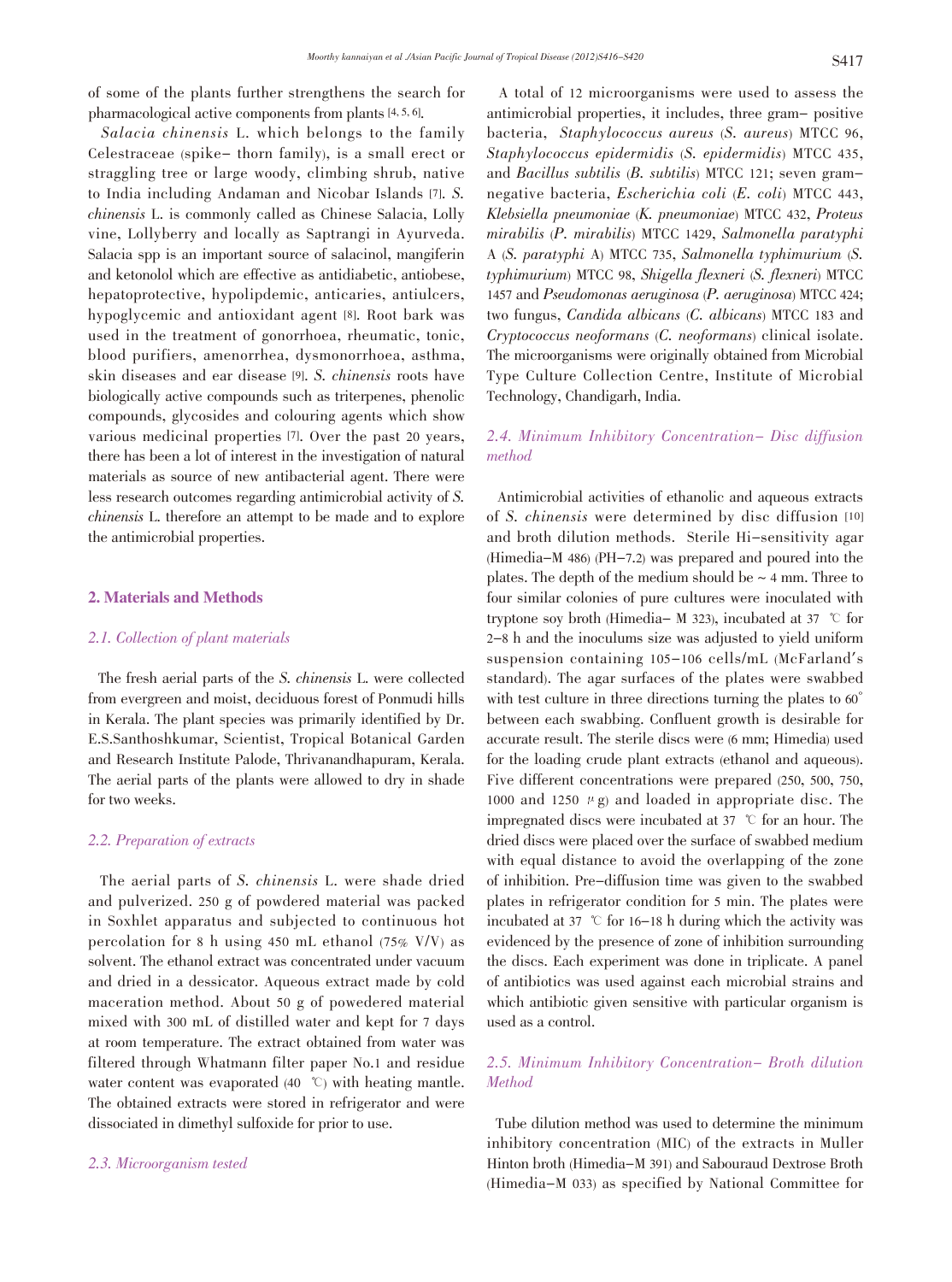Clinical Laboratory Standard (NCCLS, 1998). A total of 10 mL of each broth was dispensed into separate test tube and was sterilized at 121  $\degree$  for 15 min and then allowed to cool. Twofold serial dilutions of the extracts in the broth were made from the stock concentration of the extracts to obtain 8- 4096  $\mu$  g/mL for ethanolic and aqueous extracts. About 0.1 mL of the standardized inoculums of the microbes was inoculated into the different concentration of the extracts in the broth. The test tubes of the broth were incubated at 37  $\degree$ C for 24 h and 30  $\degree$  for 1-7 days for bacteria and fungi respectively and observed for turbidity. The lowest concentration that showed no turbidity in the test tube was recorded as the MIC.

#### 2.6. Determination of Activity Index

The activity index of the crude plant extract was calculated as;

 $\text{Activity Index}(\text{AI}) =$  Zone of inhibition of the extract Zone of inhibition obtained for standard antibiotic Drug

#### Table 1

Antimicrobial activity of ethanolic extract of Salacia chinensis L.

#### 3. Results

The antimicrobial activities of the extracts (ethanolic and aqueous) at different concentrations were screened by the disc diffusion method and the mean value of zone of inhibition was assessed in millimeter diameter. The results are given in the tables- 1 and 2. The minimum inhibitory concentration (MIC) was determined by the broth dilution method and the results are given in tables- 3.

The ethanolic extracts (S. chinensis L.), showed significant antimicrobial activity against S. epidermidis  $(33.20 \pm 1.85)$ mm, AI-0.83), C. neoformans  $(18.20 \pm 1.28 \text{ mm}, \text{Al}-0.52)$ , and C. albicans (30.40 $\pm$ 1.78 mm, AI-1.26). Ethanolic extracts exhibits significant antifungal activity when compared with the control antifungal agents (Ketoconazole). Ethanolic extract showed significant antibacterial activity against S. epidermidis and the results were similar to the zones produced by the control antibacterial agent (Amoxycillin/ Clavulanic acid).

In the disc diffusion method the ethanolic extract showed

|                            | Zone of inhibition in mm |         |                   |                                      |            |                     |  |  |  |
|----------------------------|--------------------------|---------|-------------------|--------------------------------------|------------|---------------------|--|--|--|
| Name of the microorganism  | Ethanolic extract        |         | Mean±SEM          | Standard antibiotics ( $\mu$ g/disc) | Zone in mm | Activity Index (AI) |  |  |  |
|                            | Minimum                  | Maximum |                   |                                      |            |                     |  |  |  |
| Staphylococcus aureus      | 9                        | 15      | $12.80 \pm 1.20$  | Amoxycillin/Clavulanic acid (30)     | 40         | 0.32                |  |  |  |
| Staphylococcus epidermidis | 30                       | 40      | $33.20 \pm 1.85$  | Amoxycillin/Clavulanic acid (10)     | 40         | 0.83                |  |  |  |
| Bacillus subtilis          |                          |         | $\qquad \qquad -$ | Ciprofloxacin $(5)$                  | 32         | 0.00                |  |  |  |
| Escherichia coli           |                          |         | -                 | Ciproflox (5)                        | 30         | 0.00                |  |  |  |
| Klebsiella pneumoniae      |                          |         | $\qquad \qquad -$ | Chloramphenicol (30)                 | 30         | 0.00                |  |  |  |
| Proteus mirabilis          | 9                        | 15      | $12.0 \pm 1.14$   | Lomefloxacin (10)                    | 25         | 0.48                |  |  |  |
| Salmonella paratyphi A     | 11                       | 16      | $13.60 \pm 0.81$  | $Co-trimoxazole(25)$                 | 28         | 0.48                |  |  |  |
| Salmonella typhimurium     |                          |         | $\qquad \qquad -$ | Chloramphenicol (30)                 | 29         | 0.00                |  |  |  |
| Shigella flexneri          | 10                       | 14      | $11.80 \pm 0.66$  | Lomefloxacin (10)                    | 36         | 0.32                |  |  |  |
| Pseudomonas aeruginosa     |                          | -       | $\qquad \qquad -$ | Lomefloxacin (10)                    | 30         | 0.00                |  |  |  |
| Candida albicans           | 25                       | 35      | $30.40 \pm 1.78$  | Nystatin (100)                       | 24         | 1.26                |  |  |  |
| Cryptococcus neoformans    | 15                       | 22      | $18.20 \pm 1.28$  | Ketoconazole (10)                    | 35         | 0.52                |  |  |  |

#### Table 2

Antimicrobial activity of aqueous extract of Salacia chinensis L.

|                            | Zone of inhibition in mm |         |                   |                                      |            |                    |  |  |  |  |
|----------------------------|--------------------------|---------|-------------------|--------------------------------------|------------|--------------------|--|--|--|--|
| Name of the organism       | Aqueous extract          |         | $Mean \pm SEM$    | Standard antibiotics ( $\mu$ g/disc) | Zone in mm |                    |  |  |  |  |
|                            | Minimum                  | Maximum |                   |                                      |            | Activity Index(AI) |  |  |  |  |
| Staphylococcus aureus      | 9                        | 13      | $11.8 \pm 0.8$    | Amoxycillin/Clavulanic acid (30)     | 40         | 0.29               |  |  |  |  |
| Staphylococcus epidermidis | 15                       | 20      | $17.8 \pm 1.02$   | Amoxycillin/Clavulanic acid (10)     | 40         | 0.44               |  |  |  |  |
| Bacillus subtilis          |                          |         | $\qquad \qquad -$ | Ciproflox (5)                        | 32         | 0.00               |  |  |  |  |
| Escherichia coli           | 9                        | 9       | $9.0 \pm 0.0$     | Ciproflox (5)                        | 30         | 0.30               |  |  |  |  |
| Klebsiella pneumoniae      | 8                        | 8       | $8.0 \pm 0.0$     | Chloramphenicol (30)                 | 30         | 0.26               |  |  |  |  |
| Proteus mirabilis          |                          |         | $\qquad \qquad -$ | Lomefloxacin (10)                    | 25         | 0.00               |  |  |  |  |
| Salmonella paratyphi A     |                          |         | $\qquad \qquad -$ | $Co-trimoxazole(25)$                 | 28         | 0.00               |  |  |  |  |
| Salmonella typhimurium     | 8                        | 8       | $8.0 \pm 0.0$     | Chloramphenicol (30)                 | 29         | 0.27               |  |  |  |  |
| Shigella flexneri          | 8                        | 8       | $8.0 \pm 0.0$     | Lomefloxacin (10)                    | 36         | 0.22               |  |  |  |  |
| Pseudomonas aeruginosa     | 8                        | 12      | $8.8 \pm 0.8$     | Lomefloxacin (10)                    | 30         | 0.29               |  |  |  |  |
| Candida albicans           |                          |         | -                 | Nystatin (100)                       | 24         | 0.00               |  |  |  |  |
| Cryptococcus neoformans    | 17                       | 22      | $19.8 \pm 1.02$   | Ketoconazole (10)                    | 35         | 0.56               |  |  |  |  |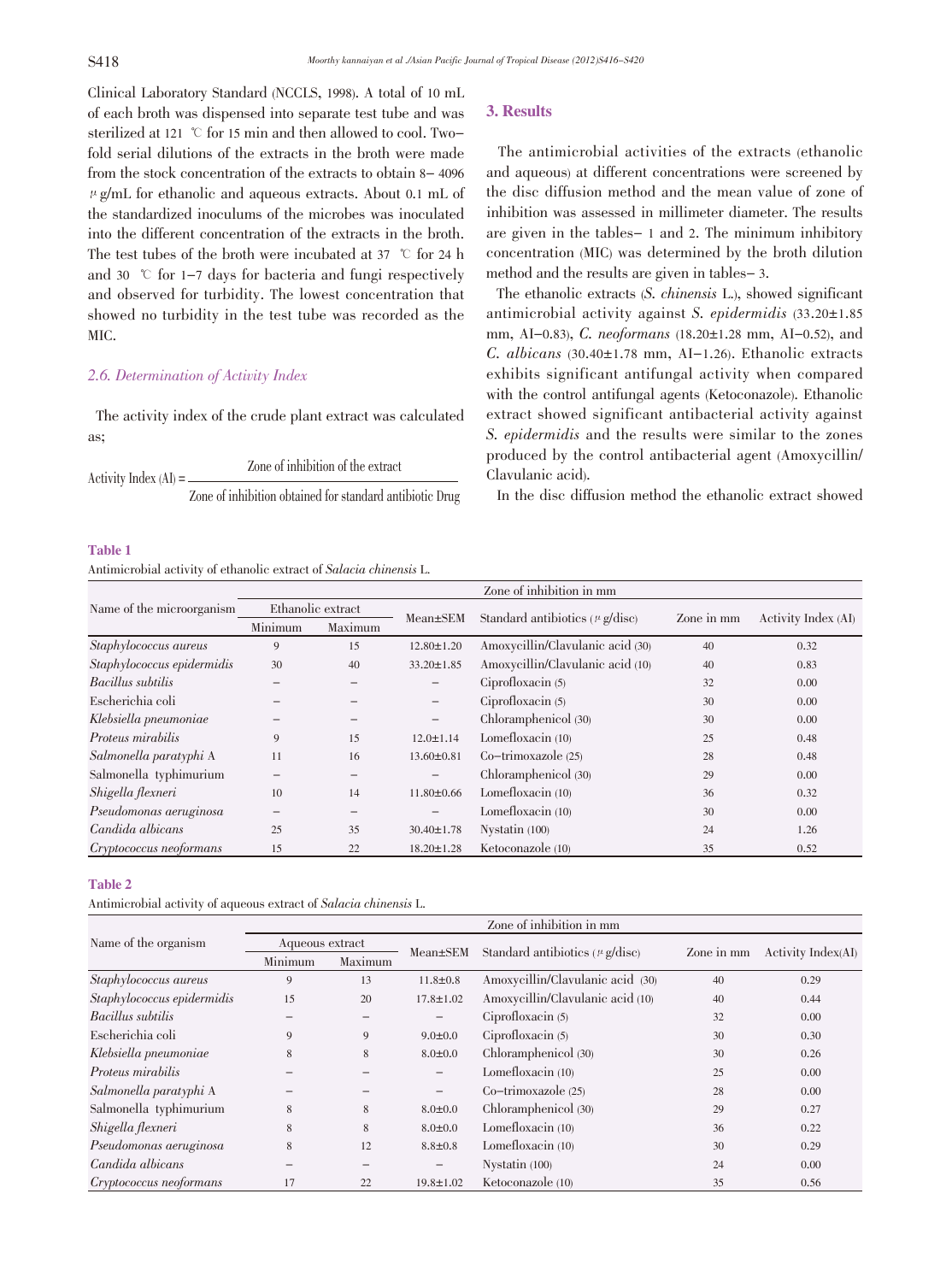#### Table 3

Minimum inhibitory concentration of extract of Salacia chinensis L.

| Name of the microorganism  | Concentration of extracts (in $\mu$ g/mL) |      |      |        |        |     |        |        |     |        |         |                     |
|----------------------------|-------------------------------------------|------|------|--------|--------|-----|--------|--------|-----|--------|---------|---------------------|
|                            | 4096                                      | 2048 | 1024 | 512    | 256    | 128 | 64     | 32     | 16  | 8      | Control | MIC in $(\mu g/mL)$ |
| Ethanol extract            |                                           |      |      |        |        |     |        |        |     |        |         |                     |
| Staphylococcus aureus      |                                           |      | $+$  | $+$    |        | $+$ | $+$    | $+$    |     | $^{+}$ | $+$     | 2048                |
| Staphylococcus epidermidis |                                           |      |      |        |        | $+$ | $+$    | $+$    | $+$ | $+$    | $+$     | 256                 |
| Proteus mirabilis          |                                           |      | $+$  | $+$    | $^{+}$ | $+$ | $+$    | $+$    | $+$ | $+$    | $+$     | 2048                |
| Salmonella paratyphi A     |                                           |      | $+$  | $+$    | $+$    | $+$ | $+$    | $+$    | $+$ | $+$    | $+$     | 2048                |
| Candida albicans           |                                           |      |      |        |        | $+$ | $+$    | $+$    | $+$ | $+$    | $+$     | 512                 |
| Cryptococcus neoformans    |                                           |      |      |        |        | $+$ | $+$    | $^{+}$ |     | $^{+}$ | $+$     | 256                 |
| Aqueous extract            |                                           |      |      |        |        |     |        |        |     |        |         |                     |
| Staphylococcus epidermidis |                                           |      |      |        | $^{+}$ | $+$ | $+$    | $^{+}$ | $+$ | $^{+}$ | $^{+}$  | 512                 |
| Cryptococcus neoformans    |                                           |      |      | $^{+}$ |        | $+$ | $^{+}$ | $^{+}$ |     |        | $^{+}$  | 1024                |

≥ <sup>15</sup> mm mean zone of inhibition documented, further those microorganisms were tested for MIC by broth dilution technique. The result revealed that 256  $\mu$  g/mL were obtained as MIC value against C. neoformans and S. epidermidis, 512  $\mu$  g/mL was documented against *C. albicans*. The result indicated that the ethanolic extract possesses significant inhibitory activity against both fungi and bacteria.

The aqueous extracts (S. chinensis L.) showed significant antimicrobial activity against  $C.$  neoformans (19.8 $\pm$ 1.02 mm, AI-0.56) and S. epidermidis  $(17.8 \pm 1.02 \text{ mm}, \text{Al}-0.44)$ . Aqueous extract exhibits significant antibacterial and antifungal activity and it was interestingly noted that the activity very nearer to zones produced by the control antibiotics (Amoxycillin/Clavulanic acid and Ketoconazole).

An equal and more than 15 mm mean zone of inhibition were documented in disc diffusion method, further tested for MIC by broth dilution technique. The result revealed that 512  $\mu$  g/mL was obtained as MIC value against S. epidermidis and 1024  $\mu$  g/mL was observed against C. neoformans. The result indicated that the aqueous extract possesses significant antimicrobial activity against a few organisms.

#### 4. Discussion

Recently there has been considerable interest in the use of plant material as an alternative method to control pathogenic microorganism [11] and many components of plant products have been shown to be specially targeted against resistant pathogenic bacteria [12]. The emergence of multidrug resistant strain of many pathogens is a serious threat and makes chemotherapy more difficult. The toxicity of new generation antibiotics discourages their use in treatment. Moreover, the current cost of most of the chemotherapeutic agents is unbearable to the public especially in developing countries like India [13]. Therefore attempts must be directed towards the development of effective natural, non-toxic drugs for treatment.

The present work was a pioneer attempt to explore the antimicrobial property of S. chinensis L. (celestraceae).

There were no extensive research outcomes in antimicrobial activity and a few reports only on the basis of phytopharmacological aspects of S. chinensis roots, antifungal activity and cytotoxic activities. The ethanolic extract of S. chinensis exhibited significant antimicrobial activity against S. aureus (33.20 mm), C. albicans (30.40 mm), C. neoformans (18.20 mm) and results were more than the control antimicrobials. The minimum inhibitory concentration result also indicated that the ethanolic extract possesses significant inhibitory activity against both fungal and bacteria. The results of aqueous extract also showed considerable antimicrobial activity against both bacteria and fungi in disc diffusion and broth dilution methods. The antimicrobial property of S. chinensis probably associated with the presence of phenolic derivatives and triterpenes in leaves,  $[14,15]$  and stems  $\alpha$  -glucosidase inhibitor salacinol, dimer (II), octaacetate, hexamethyl ether, friedelanetype triterpenes, salasones D and E, norfriedelane-type triterpenes, salaquinone B, polyacylated eudesmanetype sesquiterpine, salasol B; Two new friedelanetype triterpenes, salasones D and E, new norfriedelanetype triterpenes, salaquinone B and a new polyacylated eudesmane-type sesquiterpine, salasol B, two new triterpenoids, named  $7 \alpha$ ,  $21 \alpha$  – dihydroxyfriedelane-3one (1) and  $7 \alpha$ , 29- dihyroxyfriedelane-3-one (2) and 21  $\alpha$ , 30-dihyroxyfriedelane-3-one, friedelane- type triterpenes, salasones A , B, and C, norfriedelane-type triterpenes, salaquinone A, acylated eudesmane-type sesquiterpine, salasol A  $[16]$  and 3  $\beta$ , 22  $\beta$  -dihyroxyolean- 12- en- 29- oic acid, tingenone, tingenine B, regeol A, triptocalline A, and mangiferin. [17]

It is concluded that this study would lead to the establishment of some valuable compound that has to be used to formulate new, different and more potent antimicrobial drugs of natural origin. Further studies are needed to identify the biologically active compounds and to evaluate the efficiency of the compound against pathogenic microorganisms associated with various human diseases.

#### Acknowledgements

The authors are thankful to Prof. Dr. M. KARUNANITHI,